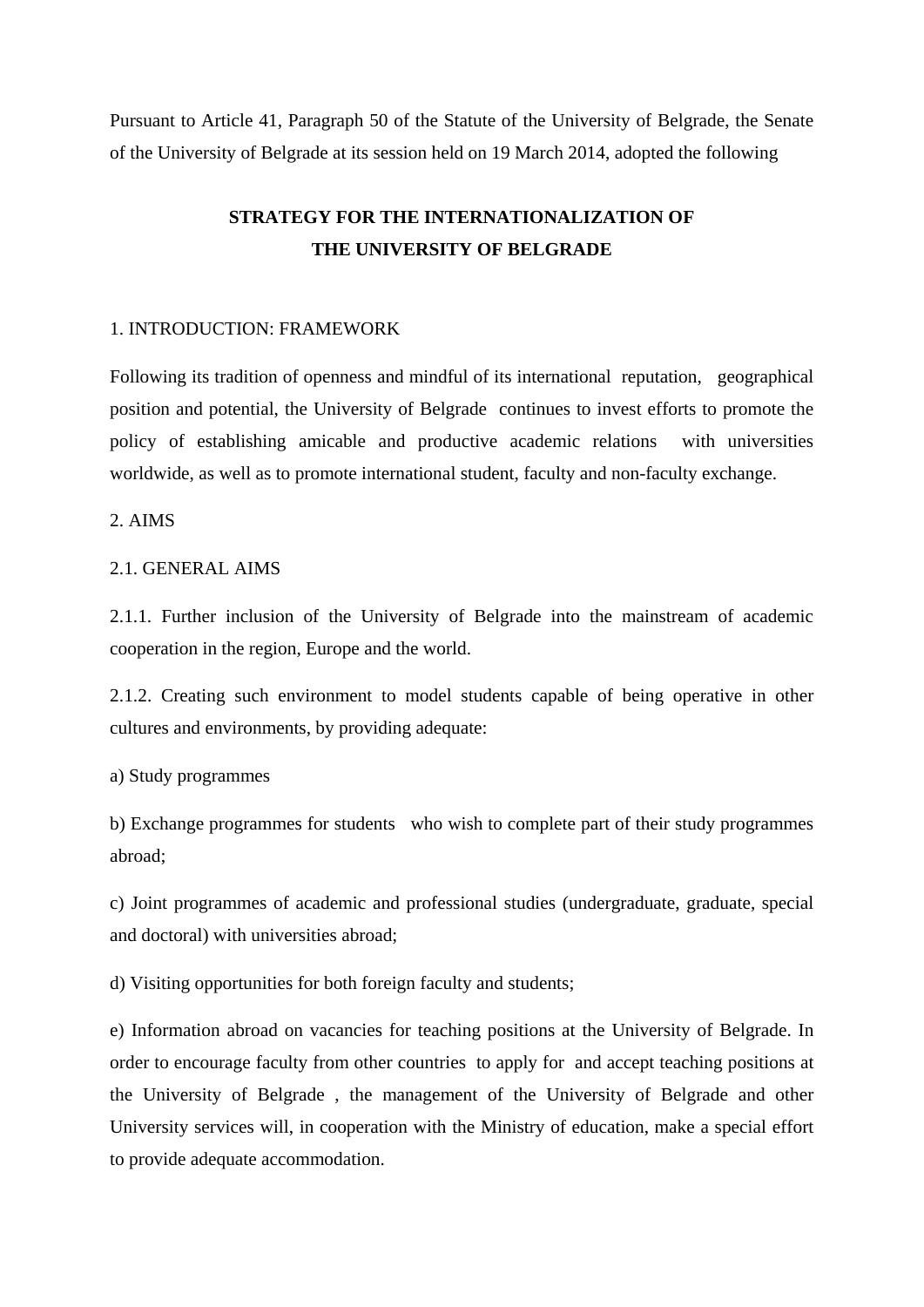f) Training of the University services staff to work with foreign students and faculty.

# 2.2. SPECIFIC AIMS

2.2.1. Creating ample opportunities for faculty and student exchange and employing foreign faculty in order to add an international perspective to study programmes and their implementation, as well as to the faculty development programmes.

2.2.2. Forging stronger links with former students who live abroad by supporting alumni associations.

2.2.3. Educating students internationally competent in their respective fields.

# 3. OBJECTIVES

3.1.

3.1.1. Point to the importance of internationalization

3.1.2. Provide adequate financial support for internationalization

3.1.3. Provide for adequate evaluation of potential partner institutions

3.1.4. Develop institutional and organisational framework for internationalization

3.1.4. Provide for coordination of internationalization across the University

3.2.

3.2.1. Provide for internationalization of study programmes

3.2.2. Increase offer of study programmes in English and other foreign languages

3.2.3. Prepare students for international professions

3.2.4. Add international elements to existing study programmes

3.2.5. Develop and support international study programmes

3.2.6. Support and further develop foreign language programmes as integral part of effort toward internationalization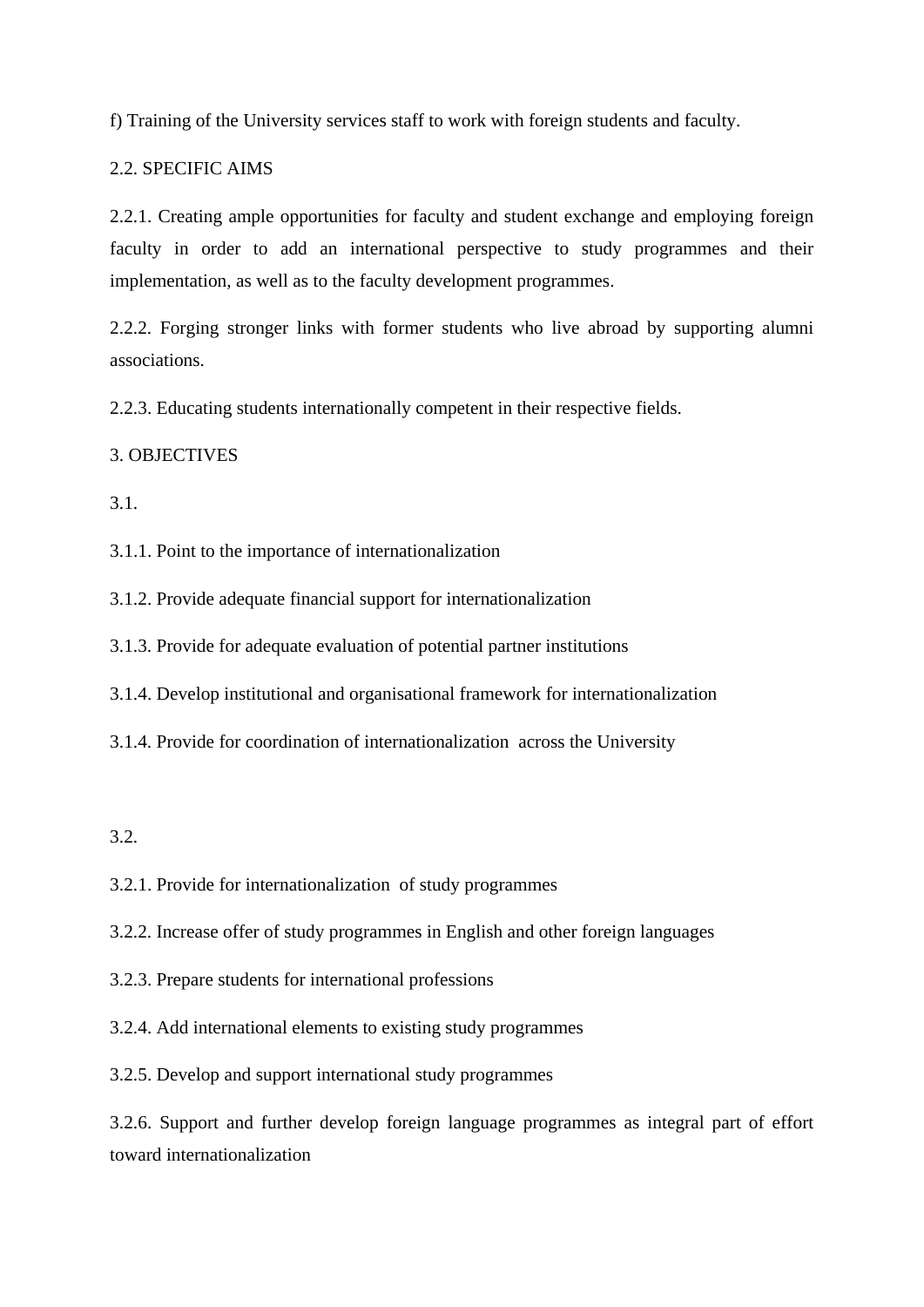3.3.1. Attract larger numbers of foreign students at all levels: undergraduate, graduate and doctoral. In order to achieve this objective, it is necessary to:

- introduce and start issuing student visas for foreigners

- provide sufficient and adequate accommodation in students' halls of residence as well as in private accommodation, through licensed agencies that will guarantee standard quality and prices of accommodation

- provide for adequate health insurance for foreign students

- provide adequate facilities for student's social life, similar to the International Friendship Club in the past

- introduce a centralized system of recordkeeping for foreign students at the University of Belgrade through alumni associations, which would enable follow up on their careers after they return to their home countries

The University's short term objective is to ensure that in the next three years 5% of all students enrolled be foreigners, whereas its long term objective is 10% of foreigners of all students enrolled.

The position of the University of Belgrade on world ranking lists makes it attractive for potential students from the region and from African and Asian countries.

It is also very important to offer realistic fees that would also be accessible for foreign students.

3.3.2. Intensify marketing of the University of Belgrade

Provide adequate support for foreign students to successfully complete their studies at the University of Belgrade

3.3.3. Develop adequate services to accommodate larger number of foreign students at the University of Belgrade

3.3.